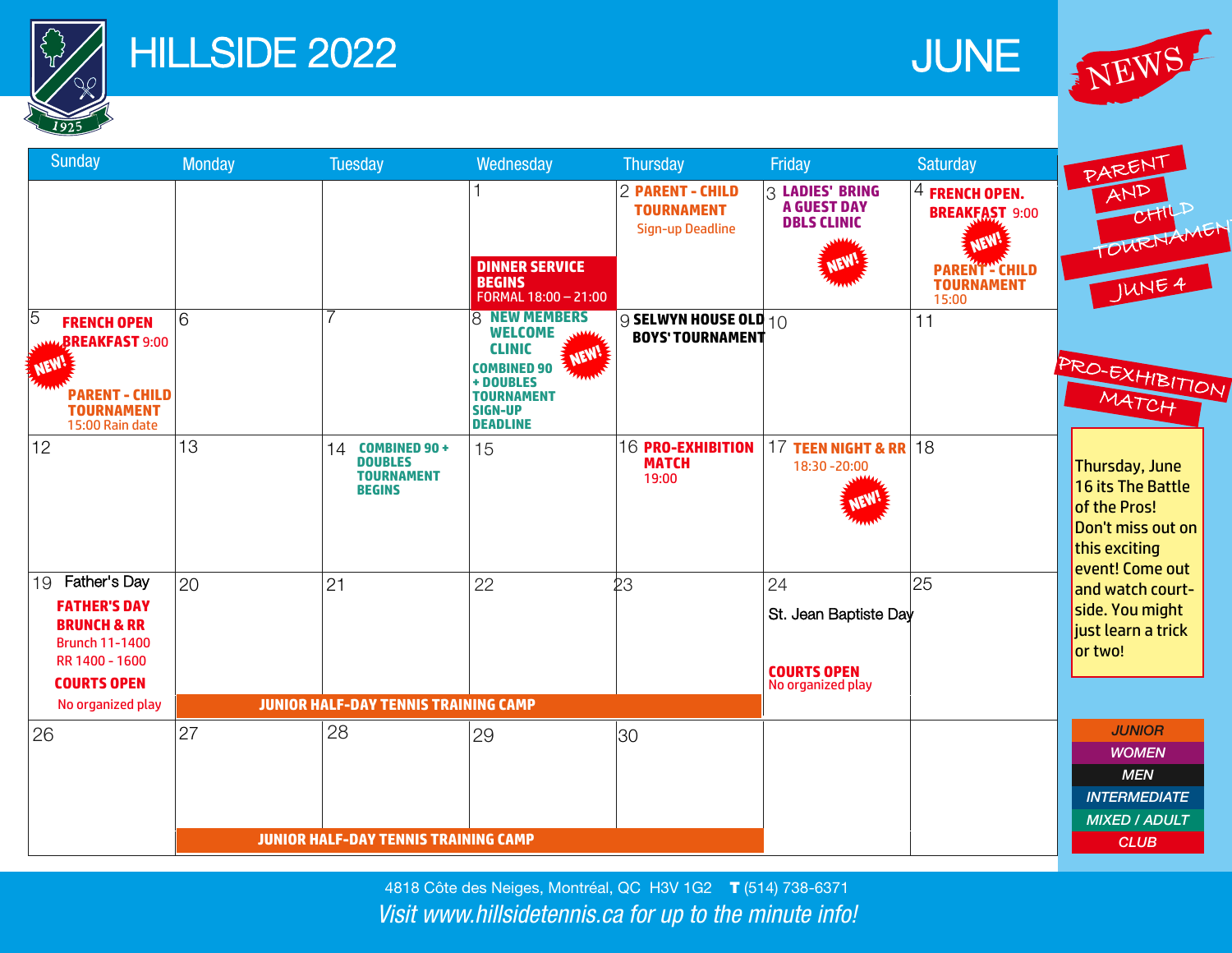

## **HILLSIDE 2022**







4818 Côte des Neiges, Montréal, QC H3V 1G2 T (514) 738-6371 *Visit www.hillsidetennis.ca for up to the minute info!*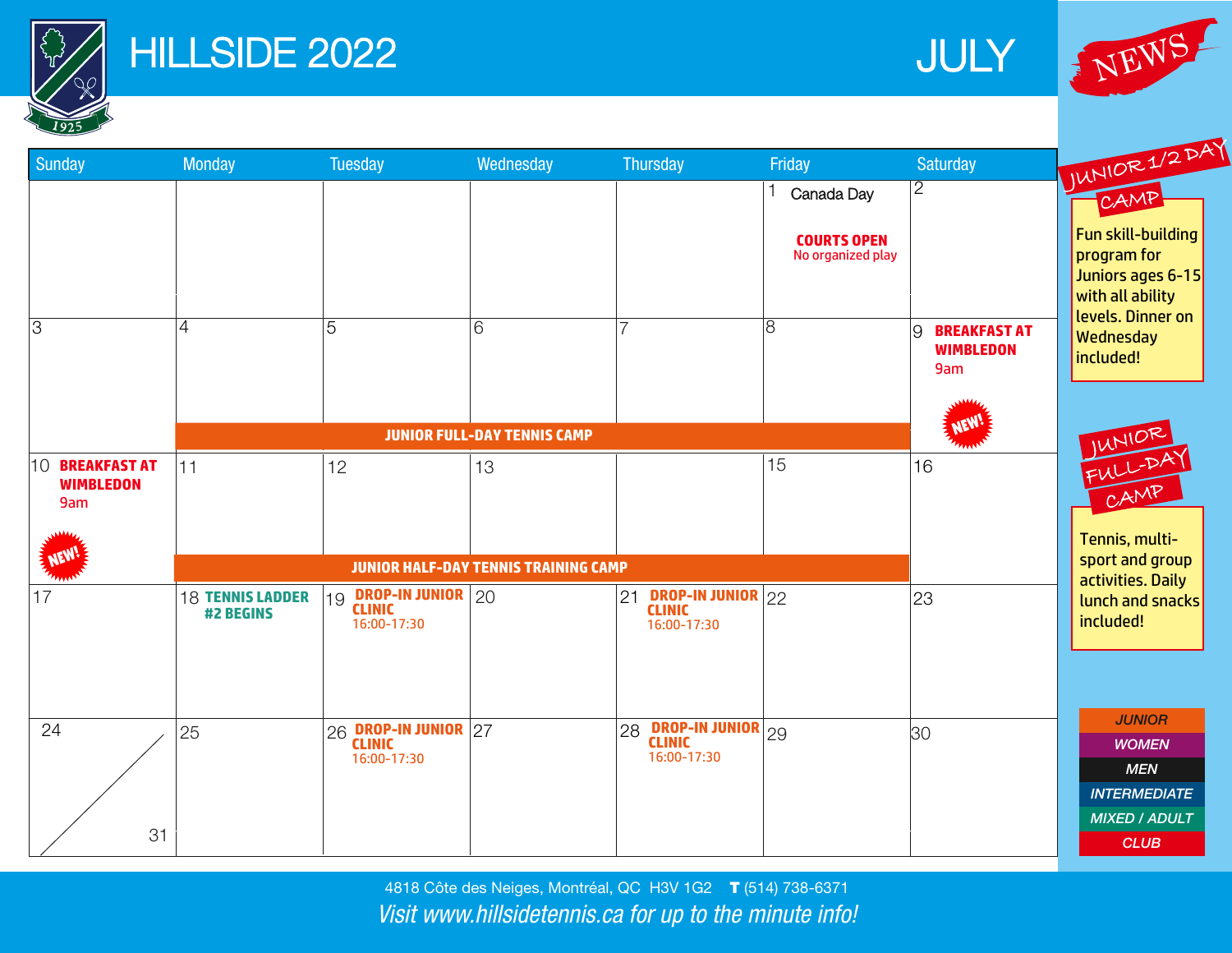

## HILLSIDE 2022 AUGUST







4818 Côte des Neiges, Montréal, QC H3V 1G2 T (514) 738-6371 *Visit www.hillsidetennis.ca for up to the minute info!*